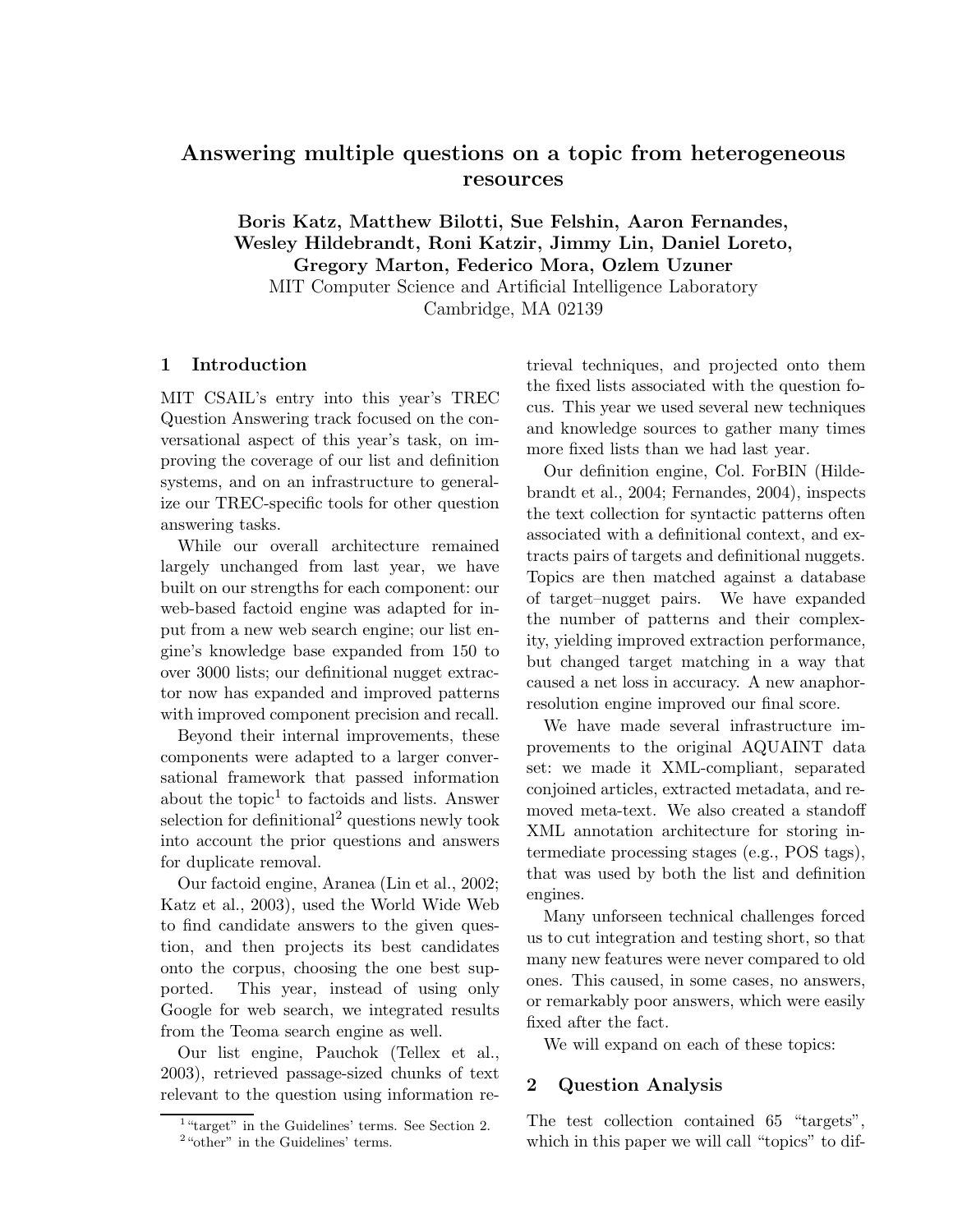ferentiate them from the "focus" (which has been called the "target" of a factoid or list question) of each individual question within the topic. The primary tool we used for analyzing each question in the context of its topic was the START Natural Language Question Answering System<sup>3</sup> (Katz et al., 2002; Katz, 1988; Katz, 1997). Three of its internal functions were exposed in a TREC-specific API, and enhanced to work with a wider array of questions:

- Noun-phrase parsing for the topic itself,
- anaphoric substitution to place the topic into each question as appropriate, and
- focus extraction to find for each question the type of answer sought.

For example, START would analyze "boxer Floyd Patterson" as an occupation and a person, choosing to substitute only the name into a question: "How old was Floyd Patterson when Floyd Patterson won the title?", or "List the names of boxers Floyd Patterson fought." The algorithm is shown in Figure 1.

In the case above, the factoid question would get passed to Aranea with the occupation "boxer" appended: Aranea analyzes only the beginning of the question to find the expected answer-type, and uses just keywords thereafter.

The list question is more closely coupled, and our list engine Pauchok was told via the API that "boxer(s)" was the focus of the question, and separately that Floyd Patterson's occupation was boxer.

The definition processor was given the topic unanalyzed.

If the query-analysis algorithm failed to find a substitution for the topic into a query, then both the factoid and list engines simply appended the topic to the query for document retrieval.

### 3 Factoid Questions

We have been using the Aranea system for question answering for three years, and were able to deploy it in our updated architecture with few changes. Where it used to send the query to Google<sup>4</sup>, it now sends it to Teoma<sup>5</sup> as well, and makes no distinction between the two sources in further processing.

### 4 List Questions

We retrieved passage-sized chunks of text using information retrieval techniques, and projected fixed lists, whose annotations matched the question focus, onto the passages. The most significant change this year was our accumulation of 20 times the number of fixed lists used last year. The lists were compiled from several sources and provided the backbone of the list question answering mechanism. Examples of the lists extracted are given in Figure 2.

### 4.1 Focus Identification

The first step for answering list questions is to identify the focus of the question, the "target" in previous years' terminology, which is indicative of the expected answer type. After START has incorporated the topic into the question,<sup>6</sup> it also identifies several candidate structures as possible focus candidates. It provides these to the list engine in the form of a list of strings ordered by specificity.<sup>7</sup>

For example the list for "Name famous people who have been Rhodes scholars" contained:

- "famous people who have been Rhodes scholars"
- "famous people"
- "Rhodes scholars"
- "people"

#### 4.2 Noun-phrase Annotations

Second, each candidate may be associated with several fixed lists, compiled a *priori* by matching noun-phrase annotations for each list. Each of our 3301 separate lists has at least one associated noun-phrase annotation

 $^3$ http://www.ai.mit.edu/projects/infolab/

<sup>4</sup>http://www.google.com/

<sup>5</sup>http://www.teoma.com/

<sup>6</sup> or failed to incorporate it and provided it separately

<sup>&</sup>lt;sup>7</sup>It also provides the parsed data structure, but Pauchok currently uses the list of strings.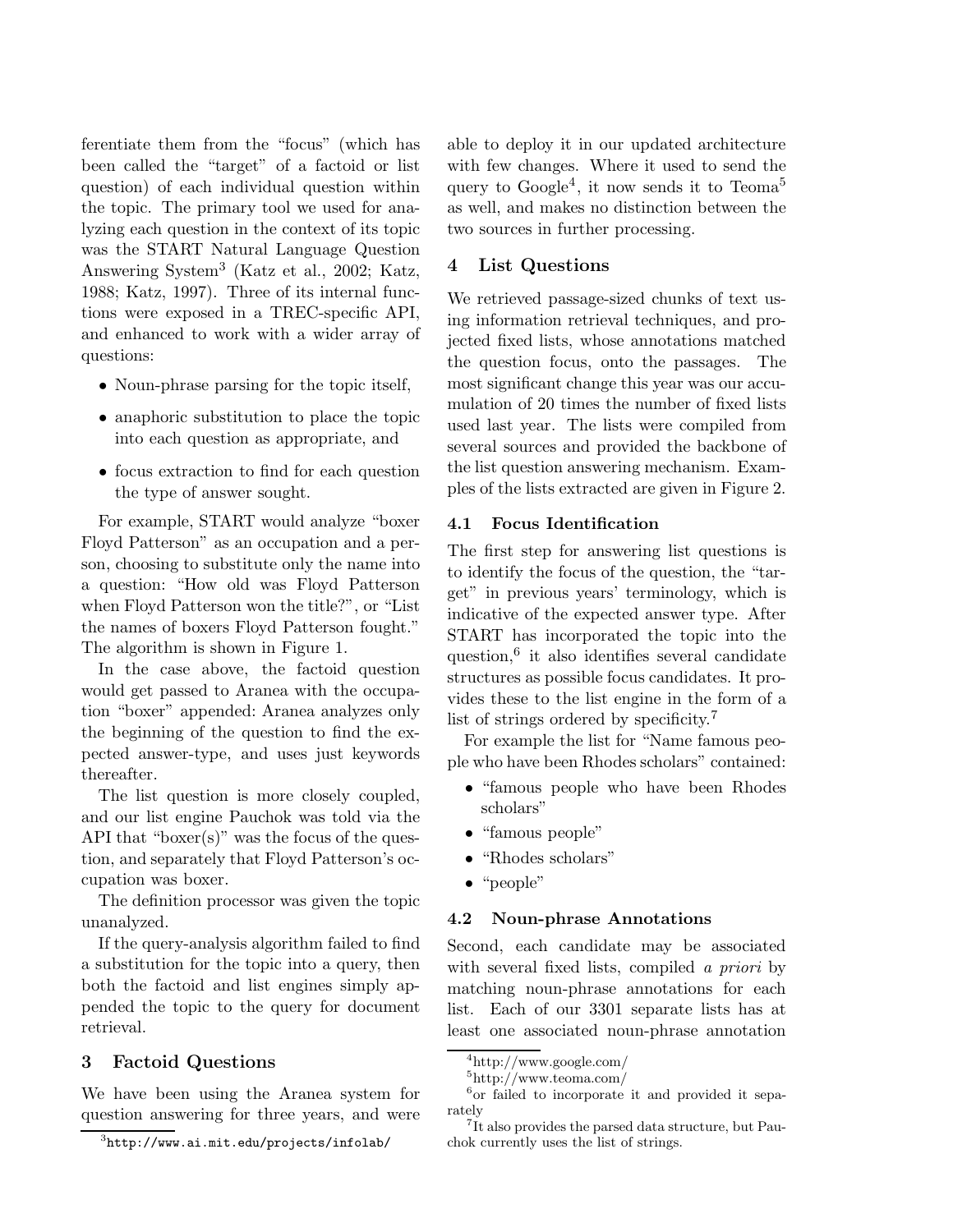- 1. Find generalizations of the topic
	- either from the structure of the topic
		- e.g., "Hale-Bopp comet" is a "comet"; "senator Jim Inhofe" is a "senator",
	- or from pre-existing knowledge of the name e.g., a "boll weevil" is a beetle, an insect, an arthropod, ...
- 2. Make one of the following substitutions, or return failure:
	- any pronoun, respecting gender if available, but not number e.g., substitute "Hale-Bopp comet" for "it" in "How often does it approach the earth?"
	- partial topic for whole topic, preserving possessive e.g., substitute full topic "Fred Durst" for "Durst" in "Where was Durst born?"
	- topic for generalization e.g., substitute "the Berkman Center for Internet and Society", for "the center" in "Where is the center located?"

Figure 1: START's algorithm for query analysis.

that identifies the list, and is matched against the focus identified above. Continuing with the example above, we do not have a list of famous Rhodes scholars, nor of Rhodes scholars, but we do have lists of famous people (78000+ from START's preexisting biography.com knowledge source) and of people (using heuristic name matching).

If a list matched a focus, then elements of that list that appear in the retrieved passages are scored based on the rank of their passage.<sup>8</sup> Items from each focus backoff are strictly preferred to items in later backoffs.

The fixed and dynamic lists that this method relies on are described in Sections 4.3 and 4.4.

#### 4.3 Expanded Fixed Lists

Last year we used about 150 manuallycompiled lists in a similar list-answering process. This year we used nearly 3300 fixed lists. We semi-automatically extracted lists in three ways: we found hyponyms of words appearing in "Which  $X$ " context; we found common descriptions of people in first sentences of WorldBook Encyclopedia articles; and we used new semi-structured online resources to compile further categories.

Our process for "wrapping" semi-structured online resources is well described in papers about our Omnibase system (Katz et al., 2002). This process contributed 171 of our lists.

The WorldBook Encyclopedia's first sentences often contain very salient descriptions, especially for people, that serve as category names. For example from the entry for Mac-Dowell: "MacDowell, Edward Alexander, was an American composer and pianist." we can put him into three categories of famous people: "American composer", "composer", and "pianist". We used a context-free grammar to parse all first-sentences for people, and with some manual cleanup generated 730 lists.

From the corpus itself, we selected category names by looking for "Which X" and "What  $X^{\prime\prime}$  surface patterns at the beginnings of sentences. We associated these category names with instances of their immediate WordNet hyponyms that appeared in the corpus.

This process generated 11,000 lists, from which we manually selected 2360, based on a subjective coherence of the list elements, subjective quality of the list name as a description of the elements, and having more than one proper-noun list element. During this manual process, we also added synonymous nounphrase annotations, other than the list name,

<sup>&</sup>lt;sup>8</sup>This implies scoring based on document query backoff, because sets of retrieved document chunks for each expanded query are appended to one another.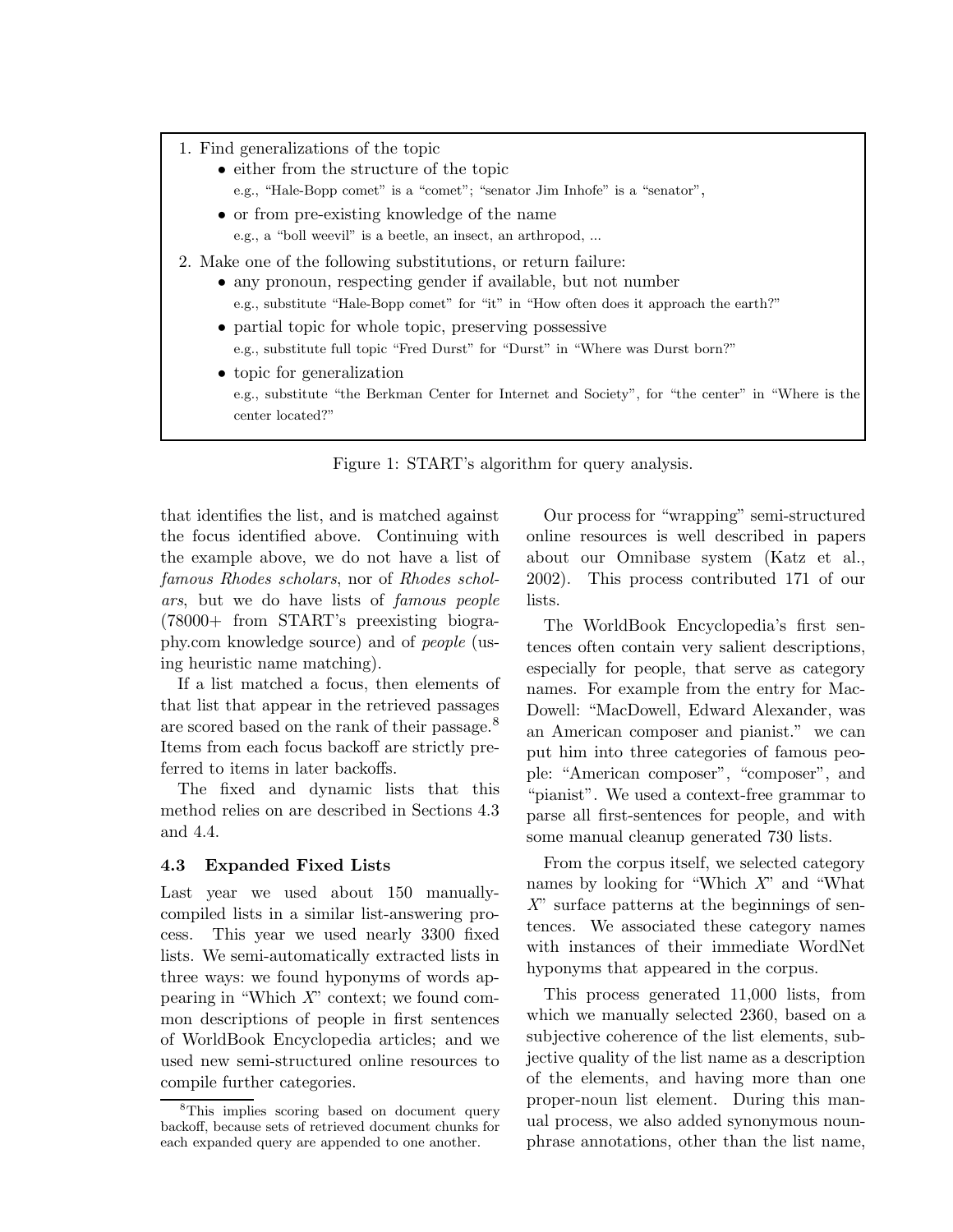| Italian region                                                                       | cellular phone manufacturers,<br>cell phone manufacturers | labor leader, leader                                                                                                   |
|--------------------------------------------------------------------------------------|-----------------------------------------------------------|------------------------------------------------------------------------------------------------------------------------|
| Abruzzi<br>Basilicata, Lucania<br>Calabria<br>Campania<br>Emilia-Romagna<br>$\cdots$ | Nokia<br>Samsung<br>Motorola<br>Nextel<br>Sprint          | Sidney Hillman<br>Leonard Woodcock<br>Samuel Gompers<br>Elizabeth Gurley Flynn<br>James Riddle Hoffa<br>David Dubinsky |
| from corpus and WordNet                                                              | from internet sources                                     | from World Book                                                                                                        |

Figure 2: Examples of lists extracted from the corpus. The noun-phrase annotation is shown in bold. Multiple entries on a line indicate "synonyms", of which only one form will ever be reported, even if both are found.

that could be used to ask about the list.

The final set of 3091 automatically extracted lists contain a total of 30,112 symbols.

### 4.4 Dynamic Lists

Some "lists" are actually scripts. For example the annotation that matches books by an author goes to Barnes-and-Noble.com to identify the author's works, and returns these works as the "fixed" list to work from.

In addition, if we did not have a noun-phrase annotation match for any of the focus backoffs, but any of the backoffs were in WordNet, then we treated its WordNet hyponyms as if they were a known fixed list.

### 4.5 Guess Answers

Despite a far greater number of fixed lists than last year, we cannot anticipate every category a question might be asked about. When we do not match any annotation for a focus, we use heuristics to find reasonable candidates, called "guess answers".

A guess answer can be a noun phrase or a quoted title. To be selected, the guess answer must appear within a short fixed linear distance of a focus string.

For example, if we are asked for kinds of grapes, provided we have no list of grape types, we prefer the noun phrases "chardonnay grapes" and "grape juice" over "grapes like pinot and chardonnay", and those over

"grapes of distinction like pinot and chardonnay", where the grape types receive no score.<sup>9</sup>

Our two runs varied how guess answers were used. In our first run, guess answers were provided for every question. In our second run, guess answers were used only when no fixed lists were identified to match the question focus.

#### 4.6 Passage Retrieval

Passages to project lists onto were retrieved with a much simpler algorithm than last year: we indexed groups of paragraphs that were at least 500 characters long as documents for IR, and then used document retrieval technologies described in (Bilotti et al., 2004) to retrieve these chunks, treating them as passages.

We did a preliminary investigation to see how much worse this method was than the method we used last year, and found anecdotally that it was comparable. Because of the difficulty we anticipated in adapting last year's passage retrieval code to the changed query expansion and document retrieval modules, we chose to focus our efforts elsewhere.

We chose 500 characters as a minimum passage size in order to avoid paragraphs separated for effect, but not containing enough text to give context to its contents.

<sup>&</sup>lt;sup>9</sup>Of course the noun phrase "grapes of distinction" would be incorrectly collected as a guess answer.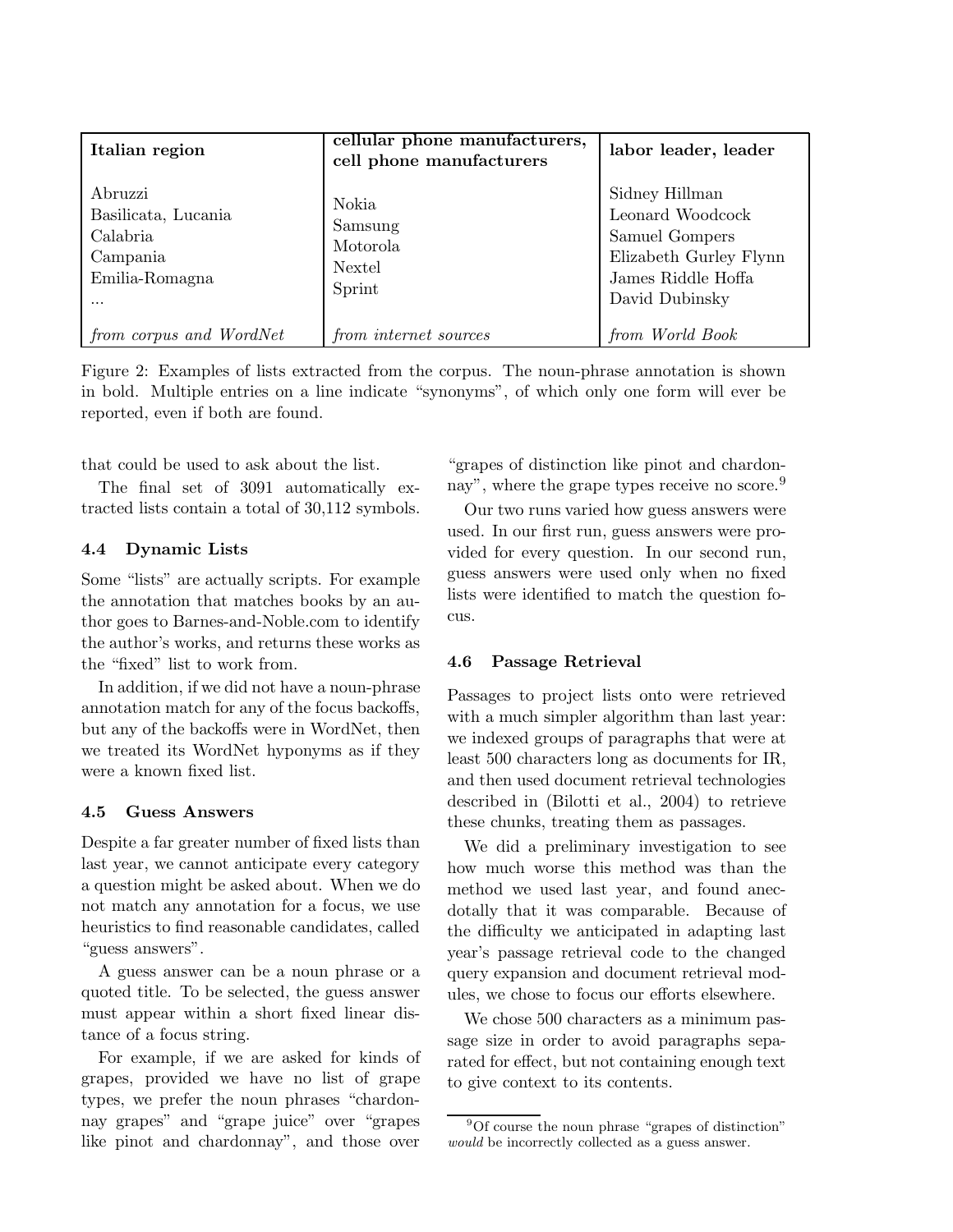

Figure 3: Architecture for answering definition questions.

# 4.7 Answer Selection

Answer selection was based on duplicate removal and IR-based scoring. Two answers were considered duplicates if all of their content words (stopwords and punctuation removed, case ignored) were the same. If one set of content words subsumed the other, the longer answer was chosen. In both of our runs, the top 25% of guess answers were to be returned if START did not identify a focus. In our mit1 run, that is the only time that guess answers were returned. In our mit2 run, the top 25% of guess answers were to be returned for every question.

# 5 Definition Questions

Our architecture for answering definitional questions is shown in Figure 3. Unlike last year, the topic to define is provided. That topic is then passed to three parallel techniques for finding definitional "nuggets" of the topic: lookup in a database of relational information created from the AQUAINT corpus, lookup in a Web dictionary followed by answer projection, and lookup directly in the AQUAINT corpus with information retrieval techniques. Answers from the three different sources are merged to produce the final system output. The following subsections briefly describe each of these techniques.

### 5.1 Target Analysis

This year the targets to define are not couched in a question, but they may still not be in a form that would likely be found in the corpus or in a dictionary. For example "the band" in "the band Nirvana" serves to disambiguate the sense of "Nirvana", but mentions of that band will more frequently appear as just "Nirvana" than as the whole phrase. Looking for "Nirvana" alone, we still must find instances that refer to the band.

# 5.2 Database Lookup

The use of surface patterns for answer extraction has proven to be an effective strategy for question answering. We began last year to use surface patterns to extract a database of definitional nuggets from the corpus from which to later answer questions, and have expanded on the sophistication and variety of those surface patterns for this year. We look for definitional patterns a priori to overcome a preponderance of non-definitional contexts for target words in document retrieval results; compile-time processing gives us better recall. We have reimplemented last year's system, and given it the name Col. ForBIN.<sup>10</sup>

Last year we had copular, appositive, and occupation patterns, and a few verb patterns ("became", "founded", "invented", etc.). (Hildebrandt et al., 2004) This year we have sixteen classes of patterns. They are comprised of cascades of regular expression patterns, that capture among other things: base noun phrases, single-level, two-level, and recursive noun phrases, prepositional phrases, relative clauses, and tensed verbs with modals. The new patterns allowed us to identify the target and nugget as any constituents of the matched pattern, so we were able to focus on finding exact definitional nuggets rather than windows of definitional contexts.

Finally, we have incorporated BBN's IdentiFinder program (Bikel et al., 1999) to iden-

 $10P$ hish's song *Col. Forbin's Ascent* claims: "Col. Forbin, I know why you've come here, / And I'll help you with the quest to gain the knowledge that you lack."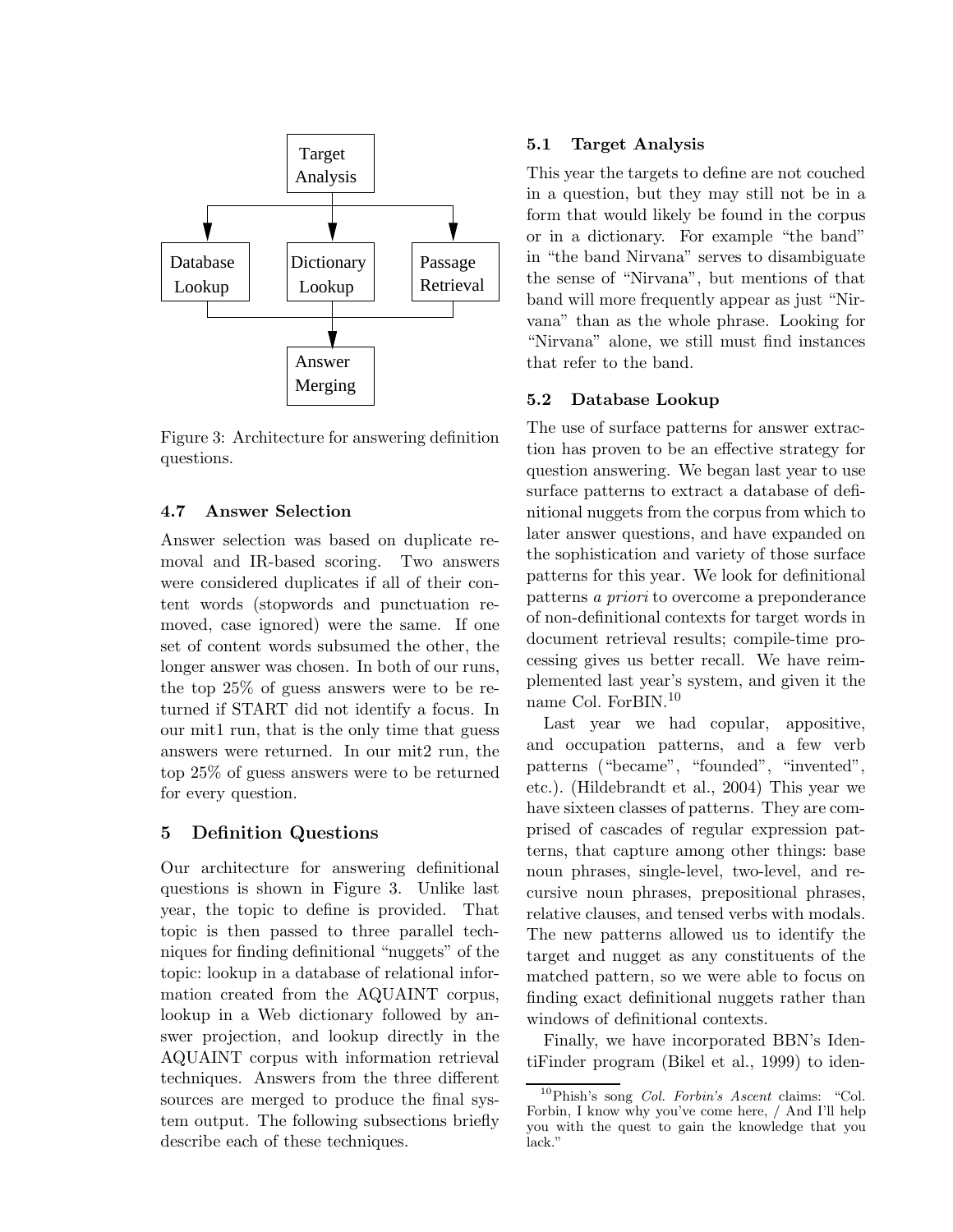tify named entities. Most of the patterns require that their target entity be an Identi-Found named entity.

### 5.3 Improvement in Patterns

To measure precision of the pattern extraction engine, we asked students to annotate at least 200 sentences marked by the pattern extractor for each pattern. To measure recall, we asked students to annotate randomly selected sentences from documents judged relevant to TREC12 definition questions. See Figure 4 for component results.

In each case, they were asked to mark target–nugget pairs, where the nugget was a good description of the target. Because the patterns between the two versions are different, the precision judgements on each pattern were not comparable, so we effectively had different test sets for TREC12 precision and Col. ForBIN precision measurements. Another problem comparing precision was that we used data from the TREC12 judgements, and possibly<sup>11</sup> some of the data from the newer pattern judgements, in the evaluation. The recall judgements are the same for both cases, and were unseen by developers.

Much of the improved precision came from restricting targets to named entities, and from ensuring that those targets were the thing described rather than being simply linearly adjacent. Much of the improved recall came from the new ability to associate multiple nuggets, and non-adjacent nuggets, with a target.

Examples of sentences from the corpus matching each pattern are shown in Figure 5, with emphasis on targets from this year's competition. The composition of the patterns, the testing methodology, and the results, are detailed in (Fernandes, 2004).

### 5.4 Referring Expression Resolution

We used a simple rule-based referring expression resolution engine to assign full names to definite noun phrases, partial names, and pronouns in the entire corpus using an algorithm very similar to that used in query analysis. Referring expressions had to match their referent's gender and number where available, and preference was given to referents based on linear distance to their latest mention.

As in query analysis, partial names were expanded to their full known name, but without any further known description (e.g., "Floyd Patterson" would be substituted for "Patterson", sans "boxer". Unlike query analysis, no ontological information was used: only simple definite noun phrase references and occupation references were expanded.

Component performance was evaluated against the MUC-7 data set, yielding 71% precision and 23% recall.

### 5.5 Dictionary Lookup

Another component of our system for answering definitional questions utilizes an existing Web-based dictionary for nuggets. This component is largely unchanged from last year. Obviously, such an approach cannot be applied directly, because all nuggets must originate from the AQUAINT corpus. So we use answer projection techniques to "map" dictionary definitions onto AQUAINT documents.

Given the topic, our dictionary lookup engine goes to the Merriam-Webster online dictionary for its definitions. Keywords from the definition are used in a Lucene query to retrieve documents, and to score sentences based on keyword overlap with the dictionary definition. Sentences are trimmed to 250 bytes around the topic, containing the beginning or end of sentence if possible.

#### 5.6 Document Lookup

Finally, our system looks for answers in the AQUAINT corpus itself, using the topic as a Lucene query, and selecting sentences that contain the topic. As in dictionary lookup, these sentences are trimmed to 250 bytes around the topic, containing the beginning or end of sentence if possible.

 $^{11}\mathrm{The}$  students doing annotation and development worked together; we were not sufficiently careful to keep the tasks separate.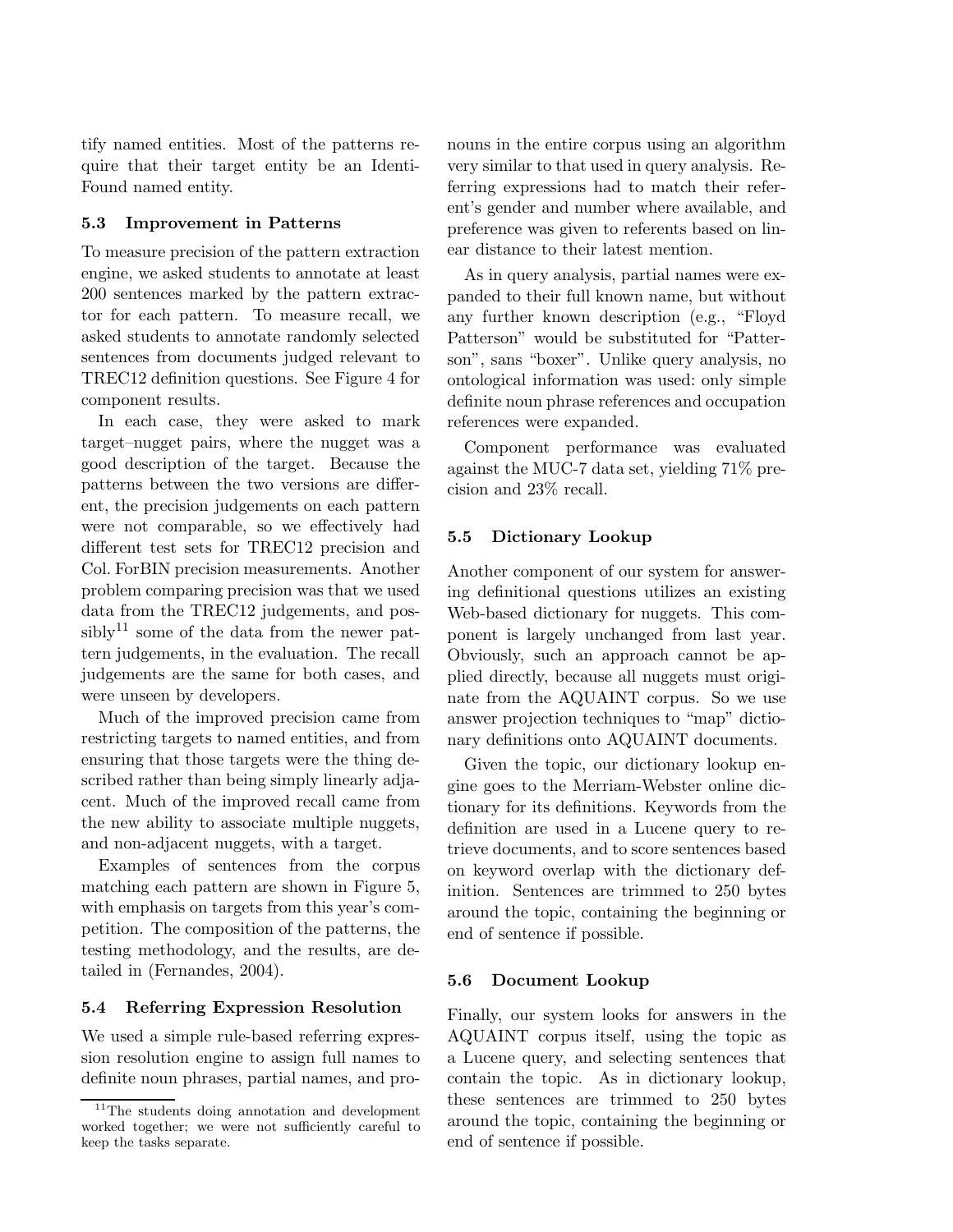| Version     | Recall |         | Precision                                                               |         |
|-------------|--------|---------|-------------------------------------------------------------------------|---------|
|             | exact  | inexact | exact                                                                   | inexact |
| TREC 12     |        |         | $144 / 483 = .30   175 / 483 = .36   1410/7061 = .19   3114/7061 = .44$ |         |
| Col. ForBIN |        |         | 156   483 = .32   186   483 = .39   2527/4190 = .60   2669/4190 = .64   |         |

Figure 4: Comparison of definition extraction component from TREC 12 to present. Precision is evaluated on separate but comparable data sets. Recall is measured on one set of data from articles judged relevant to TREC12 definition questions.

# 5.7 Topic Matching and Answer Selection

Like last year, we looked for answers in parallel in the database described above, from a dictionary source, and from the corpus itself. Unlike last year, we did not prefer database answers strictly over dictionary answers, and those in turn over plain corpus answers. Rather, we weighted candidate sentences from the database at three times their score, and from dictionary at twice their score, and let them mix.

The answers were then presented by target quality. All answers matching a better target were presented before any matching a worse one. Unfortunately we were unable to use START's backoff mechanism to identify the relevant portion of the topic (e.g., "Floyd Patterson", then "Patterson" for "boxer Floyd Patterson"). Instead, we used a combination of candidate target precision and recall for quality. This made no distinction between "Fred" and "Durst" as backoffs for the singer.

Within each target, answers were ranked by novelty—the amount of word overlap between that answer and any previous answer. The base score of each word was its idf in the corpus, but this was boosted if the answer appeared often in the candidate matches yet to be printed (as a measure of salience), or if it was all lower-case (to promote answers with more English text in them over lists of names). The maximally novel answer was selected at each step, and novelties recalculated with that answer now among the set of previous answers.

The novelty scoring was initialized with the previous questions and answers to avoid duplication of answers already given.

# 6 Infrastructure Improvements

One of the most challenging components of any question answering endeavor is the complexity of the input data. When the complexity is in language, the challenge is welcome and exciting. Complexity in the input format is simply frustrating. We made a strong effort this year to clean the AQUAINT corpus, making the following changes:

- transform character entities and tags from SGML to XML
- separate the title into its own tag
- separate any article abstract into its own tag
- separate metadata such as:
	- Reporter
	- Location
	- Source
- remove comments to/from editors
- separate documents that contain summaries on multiple news stories into a document for each story
- remove duplicate documents (leaving pointers to the documents they duplicate)

We plan to make the scripts for cleaning and access available to other TREC participants. We hope that this common cleaned corpus will lower one barrier to entry into the competition.

Another infrastructure improvement we made was to create a suite of standoff XML tools in perl and java to manipulate, serialize, and display XML annotations in the text. This is undergoing revisions from lessons learned, but we also hope to make this code available.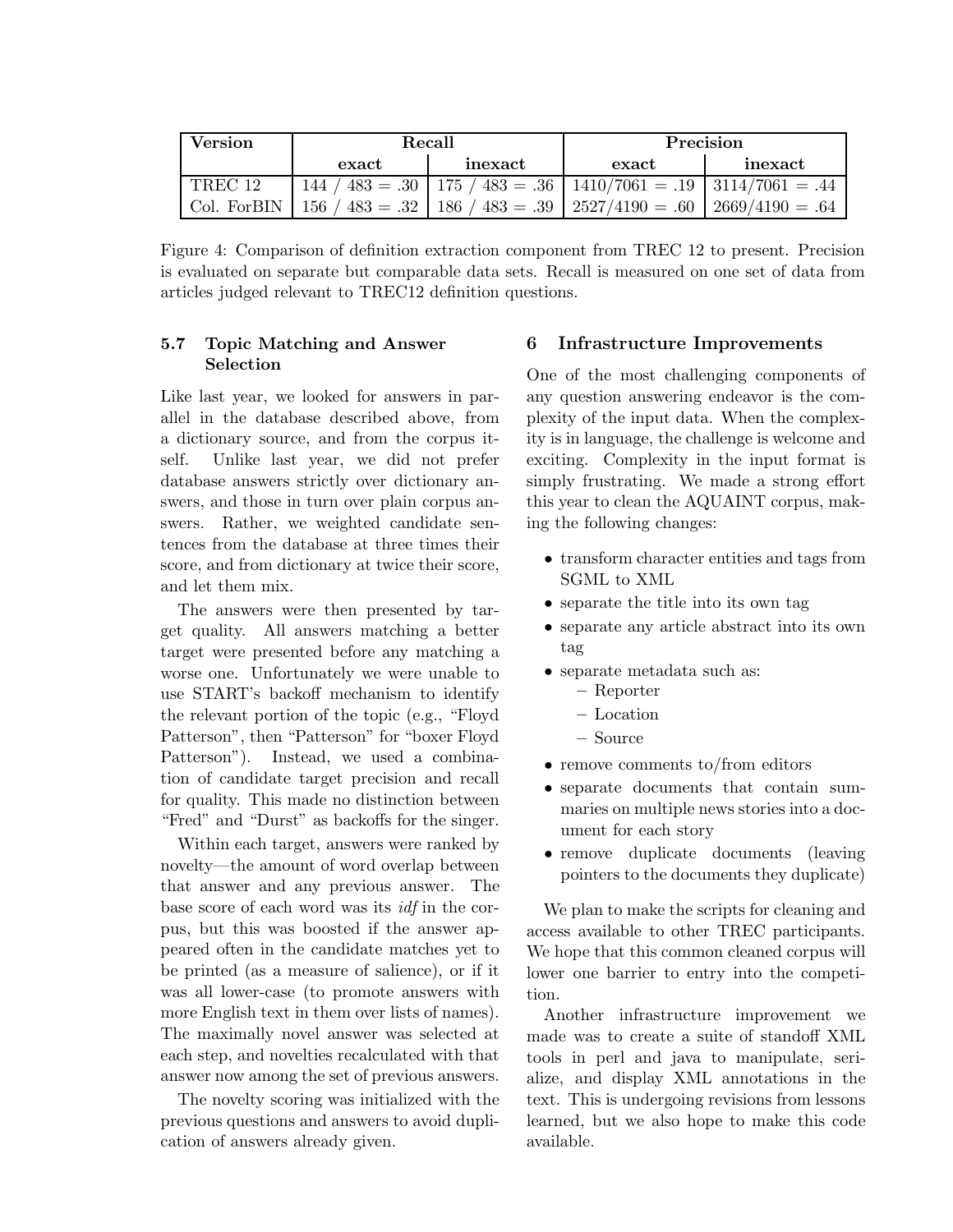| pattern                | example                                                                             |  |  |
|------------------------|-------------------------------------------------------------------------------------|--|--|
| copular:               | Ray Rhodes was coach of the year. APW19990102.0072                                  |  |  |
| copular $w/$ anaphora: | He [Franz Kafka] was one of the best-known Czech authors of early                   |  |  |
|                        | $20th\ century.$ APW20000425.0204                                                   |  |  |
| affiliation:           | When a note detailing the idea reached GE chairman Jack Welch,                      |  |  |
|                        | NYT19991021.0177                                                                    |  |  |
| occupation:            | When a note detailing the idea reached GE chairman Jack Welch,                      |  |  |
|                        | NYT19991021.0177                                                                    |  |  |
| occupation:            | Singer-choreographer Fred Durst wants a multimedia empire                           |  |  |
|                        | NYT19990705.0170                                                                    |  |  |
| age:                   | Adams, 30, a convicted murderer, was fatally shot in March 1994 while               |  |  |
|                        | fighting with another prisoner. APW19990101.0028                                    |  |  |
| appositive:            | Adams, 30, a convicted murderer, was fatally shot in March 1994 while               |  |  |
|                        | fighting with another prisoner. APW19990101.0028                                    |  |  |
| entity in appositive:  | sporadic fatal insomnia,<br>The <i>disease</i> ,<br>is<br>caused<br>$\mathbf{b}$    |  |  |
|                        | APW19990526.0110                                                                    |  |  |
| also known as:         | caused by the same type of <i>deformed proteins</i> , known as <b>prions</b> , that |  |  |
|                        | APW19990526.0110                                                                    |  |  |
| also called:           | Some women in Beijing have established a non-governmental organi-                   |  |  |
|                        | zation called Global Village to increase awareness of environmental                 |  |  |
|                        | protection.                                                                         |  |  |
| named:                 | In the early hours of June 8, 1924, a 38-year-old British schoolteacher             |  |  |
|                        | named George Mallory set forth NYT19990504.0349                                     |  |  |
| like:                  | Jiang has shown every sign that he aspires to enter the pantheon of great           |  |  |
|                        | Communist philosopher-leaders like Mao and Deng. NYT19990503.0106                   |  |  |
| like (false positive): | But although he's a high-wire act onstage, like Iggy Pop, Durst comes               |  |  |
|                        | across as mellow offstage. NYT19990618.0182                                         |  |  |
| such as:               | In the past, researchers had tested various single <i>nutrients</i> , such as       |  |  |
|                        | calcium, magnesium and potassium, to find clues about what affects                  |  |  |
|                        | blood pressure,                                                                     |  |  |
| became:                | Jennifer Capriati became the youngest Grand Slam semifinalist and                   |  |  |
|                        | beat five top-10 players in her first year. APW19990108.0333                        |  |  |
| was named:             | A year later he [George W. Bates] was named managing editor of                      |  |  |
|                        | the International Herald Tribune in Paris. APW19990107.0283                         |  |  |
| relative clause:       | Dean, who died at age 24 in a 1955 car crash, is                                    |  |  |
| verb-passive:          | Franz Kafka was born in Prague, Czechoslovakia, in 1883 and died a                  |  |  |
|                        | month before his 41st birthday, having long suffered from tuberculosis.             |  |  |
|                        | APW20000223.0092                                                                    |  |  |
| verb-pp:               | Mrs. Dole served as transportation secretary for President Reagan and               |  |  |
|                        | labor secretary for President Bush. APW19990105.0044                                |  |  |
| verb-np-generic:       | Harding, who denied advance knowledge, received probation after                     |  |  |
|                        | pleading guilty to conspiracy to hinder prosecution. APW19990105.0220               |  |  |

Figure 5: Sample nuggets extracted from the AQUAINT corpus using surface patterns. The target terms are in bold, the *nuggets* are in italics.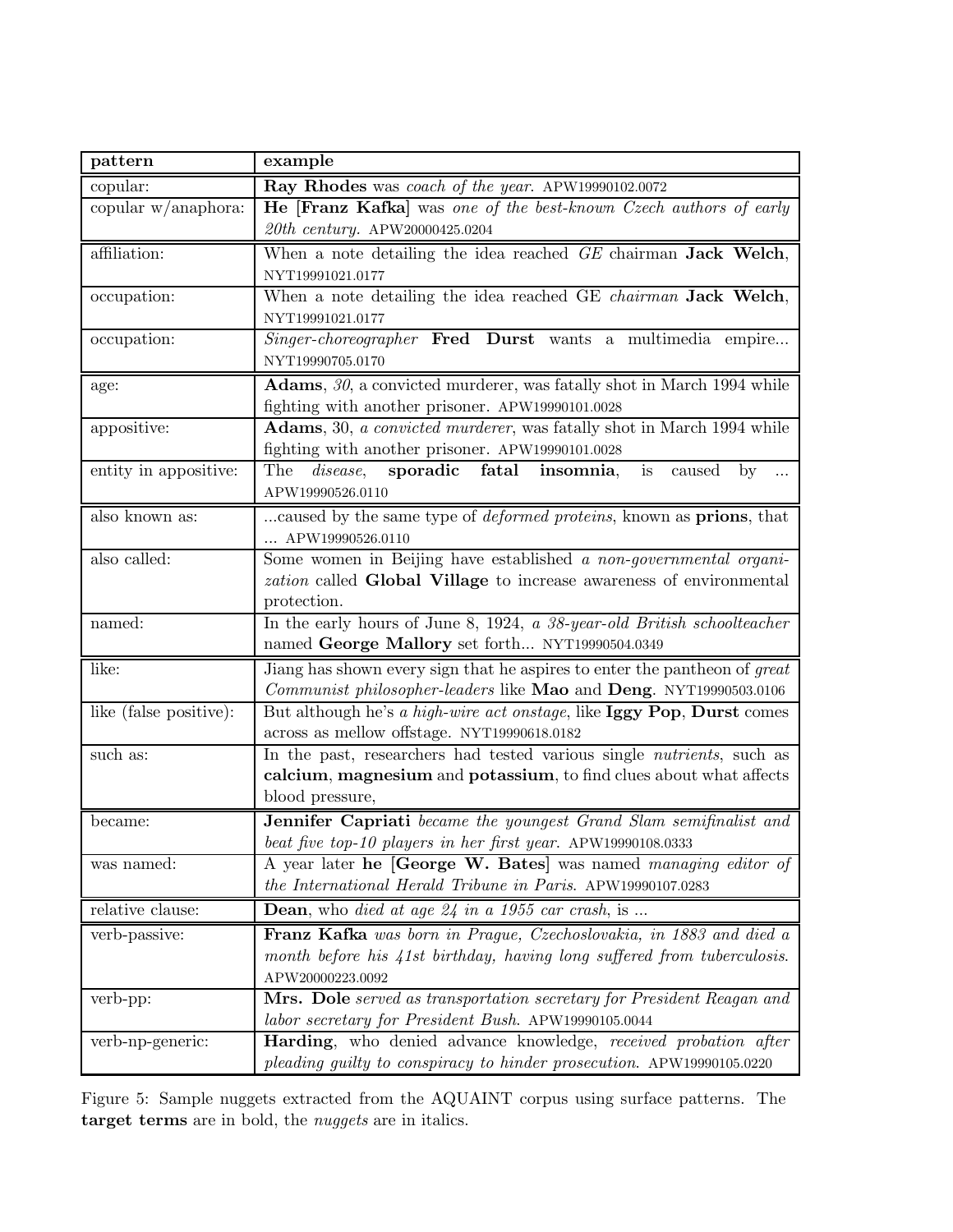|            | mit1                    | mit2         |  |
|------------|-------------------------|--------------|--|
| Factoid    | Aranea was used unmodi- |              |  |
|            | fied for both runs.     |              |  |
| List       | always guess            | guess unless |  |
|            | known list              |              |  |
| Definition | without                 | with refer-  |  |
|            | reference               | ence resolu- |  |
|            | resolution              | tion         |  |

Figure 6: Differences between the mit1 and mit2 runs.

|                  | Factoid | List | Other | Final |
|------------------|---------|------|-------|-------|
| best             | .770    | .622 | .460  |       |
| mit <sub>1</sub> | .313    | .119 | .184  | .232  |
| $\text{mit}2$    | .313    | .113 | .186  | .231  |
| median           | .170    | .094 | .184  |       |

Figure 7: Overall system performance

We will be able to make available our standoff annotations for, e.g., Brill tags over the corpus (62Gb). We have found it much faster to read such tags from a file than to regenerate them on the fly.

### 7 Results

We submitted two runs, summarized in Figure 6, in which we tested the effect of referring expression resolution on definition questions, and the effect of using or not using the best guess answers returned by our list component.

The referring expression resolution component (Section 5.4) improved recall for five definition questions and lowered recall for four. The paired difference between F-measures of the runs was  $.0029 \pm .0153$  (p-value: .353) and so was not statistically significant.

The use of guess answers (Section 4.7) improved both precision and recall for two questions, 62.4 and 63.3, but the paired difference between the two runs was still not significant:  $0.0058 \pm 0.0082$ ; p-value 0.0798.

In hindsight, we believe that some promising ideas were overshadowed by mistakes in our software engineering process, primarily in insufficient integration and testing, and we look forward to fielding a more robust entry in the next competition.

### References

- Daniel M. Bikel, Richard L. Schwartz, and Ralph M. Weischedel. 1999. An algorithm that learns what's in a name. Machine Learning, 34(1-3):211–231.
- Matthew Bilotti, Boris Katz, and Jimmy Lin. 2004. What works better for question answering: Stemming or morphological query expansion? In Proceedings of the SIGIR 2004 Workshop IR4QA: Information Retrieval for Question Answering, July.
- Aaron Fernandes. 2004. Answering definitional questions before they are asked. Master's thesis, Massachusetts Institute of Technology.
- Wesley Hildebrandt, Boris Katz, and Jimmy Lin. 2004. Answering definition questions with multiple knowledge sources. In Proceedings of the 2004 Human Language Technology Conference and the North American Chapter of the Association for Computational Linguistics Annual Meeting, HLT/NAACL-04, April.
- Boris Katz, Sue Felshin, Deniz Yuret, Ali Ibrahim, Jimmy Lin, Gregory Marton, Alton Jerome Mc-Farland, and Baris Temelkuran. 2002. Omnibase: Uniform access to heterogeneous data for question answering. In Proceedings of the 7th International Workshop on Applications of Natural Language to Information Systems (NLDB 2002), June.
- Boris Katz, Jimmy Lin, Daniel Loreto, Wesley Hildebrandt, Matthew Bilotti, Sue Felshin, Aaron Fernandes, Gregory Marton, and Federico Mora. 2003. Integrating web-based and corpus-based techniques for question answering. In Proceedings of the Twelfth Text REtrieval Conference (TREC 2003), November.
- Boris Katz. 1988. Using English for indexing and retrieving. In Proceedings of the 1st RIAO Conference on User-Oriented Content-Based Text and Image Handling (RIAO '88).
- Boris Katz. 1997. Annotating the world wide web using natural language. In Proceedings of the Conference on the Computer-Assisted Searching on the Internet, RIAO97.
- Jimmy Lin, Aaron Fernandes, Boris Katz, Gregory Marton, and Stefanie Tellex. 2002. Extracting answers from the web using knowledge annotation and knowledge mining techniques. In Proceedings of the Eleventh Text REtrieval Conference (TREC 2002), November.